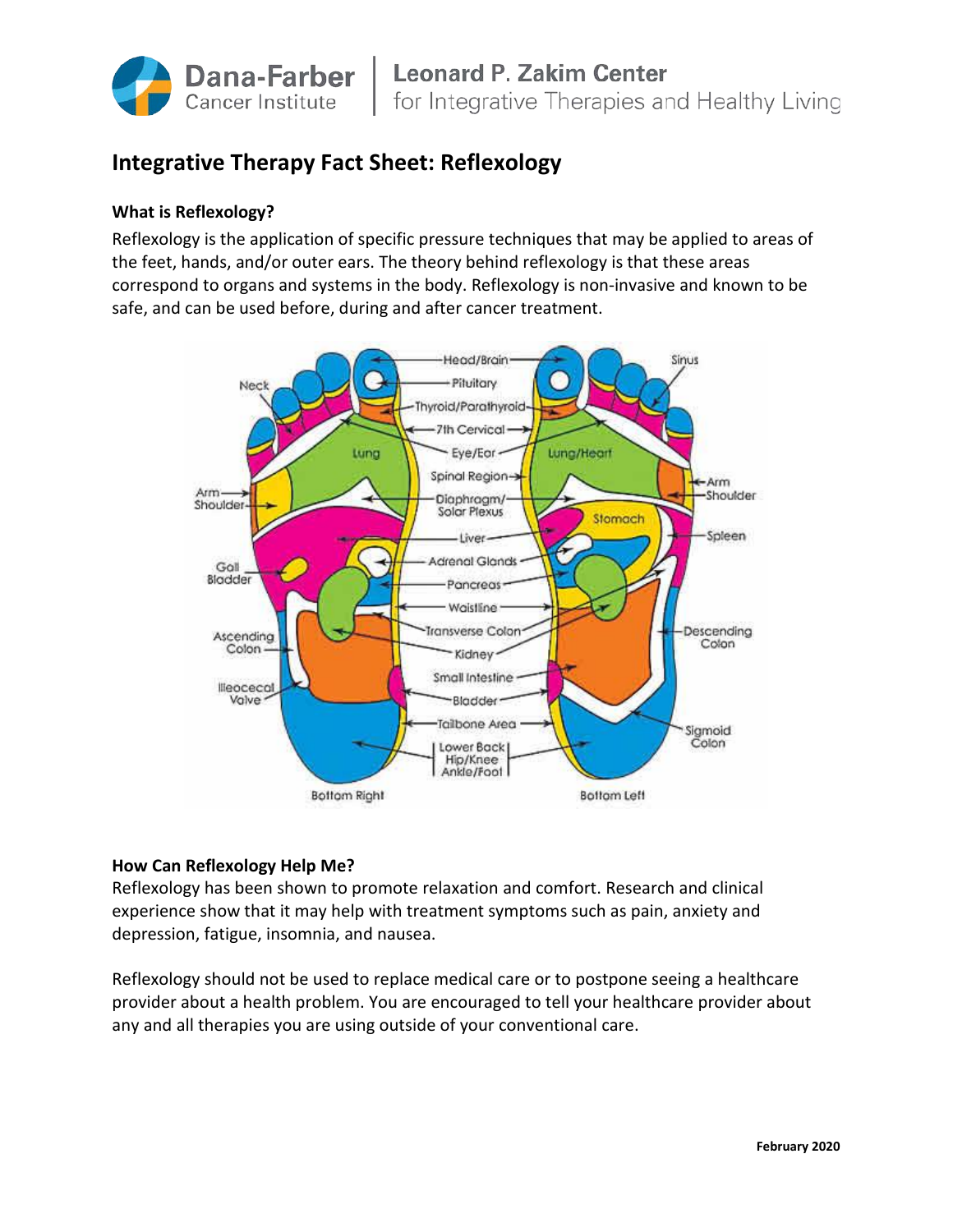

#### **Reflexology at the Zakim Center**

The reflexology practitioners at the Zakim Center are state-licensed and Nationally boardcertified massage therapists, who specialize in working with people with cancer. Reflexology sessions are 45 minutes long and include a check-in with your reflexologist. Your first visit may require a bit more time to allow you and your reflexologist to discuss:

- your medical history, treatment, laboratory results, and any pertinent information that will help your therapist provide you with a safe and effective session;
- any adjustments that may be needed to make you comfortable during your session;
- benefits of reflexology for your condition and symptoms;
- what your goals are for this session and/or ongoing sessions; and
- any questions that you might have before starting the reflexology session.

The reflexology session is generally done with the patient's clothes on, while allowing the reflexologist easy access to bare feet, hands, and/or ears. When using reflexology with other touch modalities (such as massage), you can choose to take off your clothing for work on exposed skin on other parts of your body. Whether seated in a chair or on a table, your comfort and safety is our first concern, and you are encouraged to discuss your comfort needs with the reflexologist.

At the end of the reflexology session, you will be encouraged to get up slowly, and your practitioner will give you privacy if you need to dress. Afterwards, your reflexologist will check in with you to see how you are doing, and will discuss:

- any questions you may have;
- observations, expectations, and recommendations; and
- resources that are available and may be appropriate for you.

## **To Schedule a Reflexology Appointment at the Zakim Center**

To schedule a reflexology appointment, please call **617-632-3322**. Reflexology services are available to Dana-Farber patients only.

## **Cost of Reflexology**

We do not accept insurance for reflexology appointments. However, you may request a detailed receipt to submit to your insurance company for reimbursement if reflexology is a covered service. Patients pay \$65 for each reflexology appointment.

Thanks to the generosity of donors, financial assistance is available to those who qualify. For more information, please contact the Zakim Center office at **617-632-3322** or **Zakim\_Center@dfci.harvard.edu**.